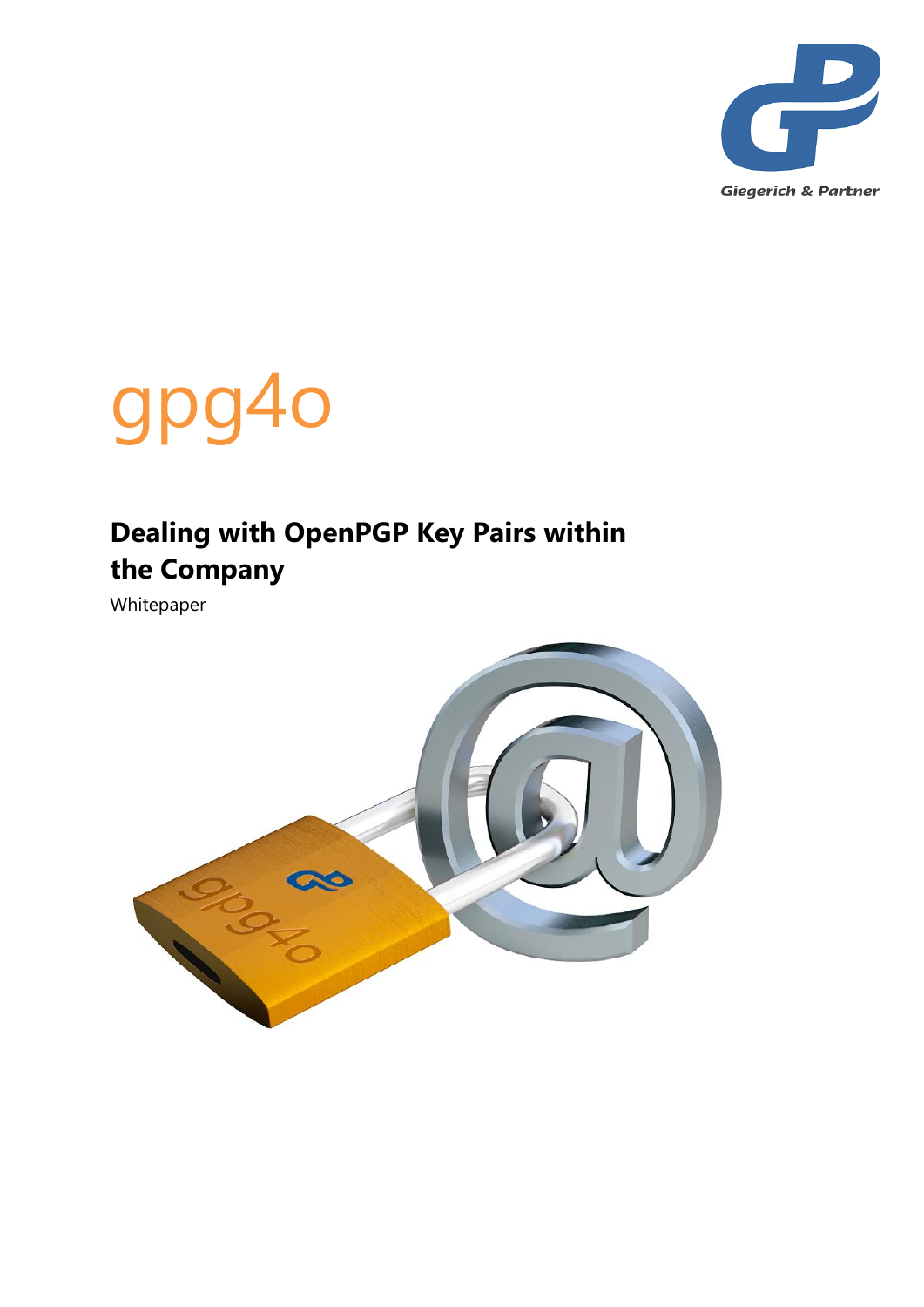# **TABLE OF CONTENTS**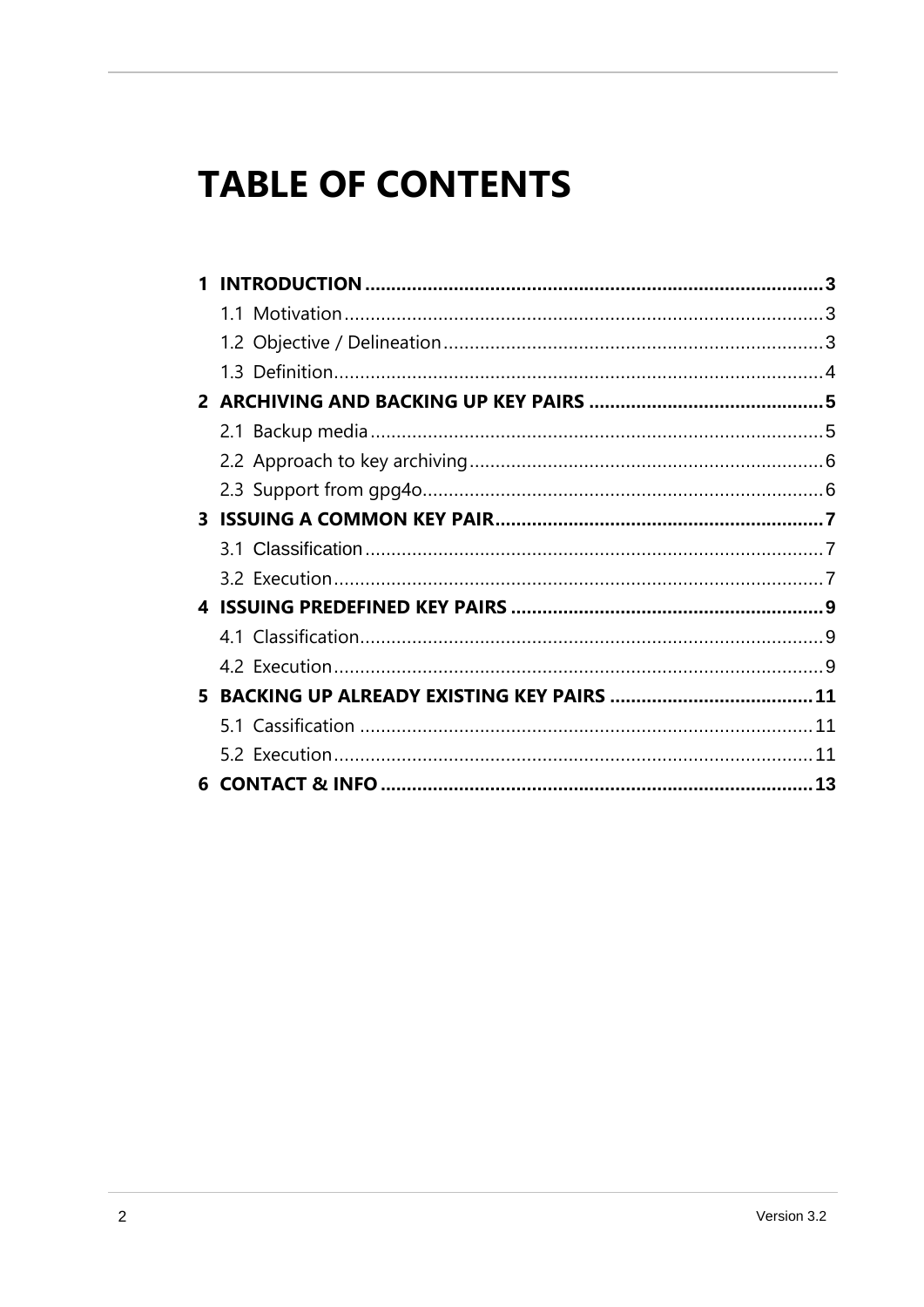

# <span id="page-2-0"></span>**1 Introduction**

#### <span id="page-2-1"></span>**1.1 Motivation**

In order to decrypt encrypted data, you always need a corresponding key. In no case can you rely on being able to simply calculate the key. This may work in exceptional cases with weak encryption or errors in the encryption algorithm; however, this is not always the case and can only be done with corresponding know-how. Thus, there is considerable motivation to back up key material.

- Possibility of recovering key material when the passphrase has been forgotten or accidentally deleted
- Possibility of access to encrypted data via authorised third parties within the company
- Possibility of access to encrypted data via authorised authorities (e.g. as part of GDPdU)
- Possibility of withdrawing issued key material, e.g. when employees leave or when private keys are lost

The use of encryption technologies within the company offers improved protection of valuable know-how. This is all the more true when sensitive information of whatever kind leaves (must leave) the company. Encryption is used here when implementing strategies for information security and for data protection.

However, not everyone should indiscriminately employ some sort of encryption. In many cases (legal regulations, employee departures, etc.) third parties (general management and possibly the authorities) must also be able to gain access to data encrypted by employees. For this reason, it is important to subject the issuance of key material within the company to uniform rules, preferably as part of an information security strategy.

## <span id="page-2-2"></span>**1.2 Objective / Delineation**

Three concepts for issuing and backing up key pairs used within the company are described in this document. Depending on the status of the organisation within the company and the company's size, different versions are conceivable / reasonable. Hybrid forms are possible here. Encryption often grows into the company. Therefore, it is a matter of setting up a status quo. The backing up of existing key pairs is described in section 5.

Ideally, a key concept is created before the introduction of encryption within the company. A process for issuing keys in small and micro companies or for work groups and role models is described in section 3. Section 4, on the other hand, describes the handling of personal key material in larger companies.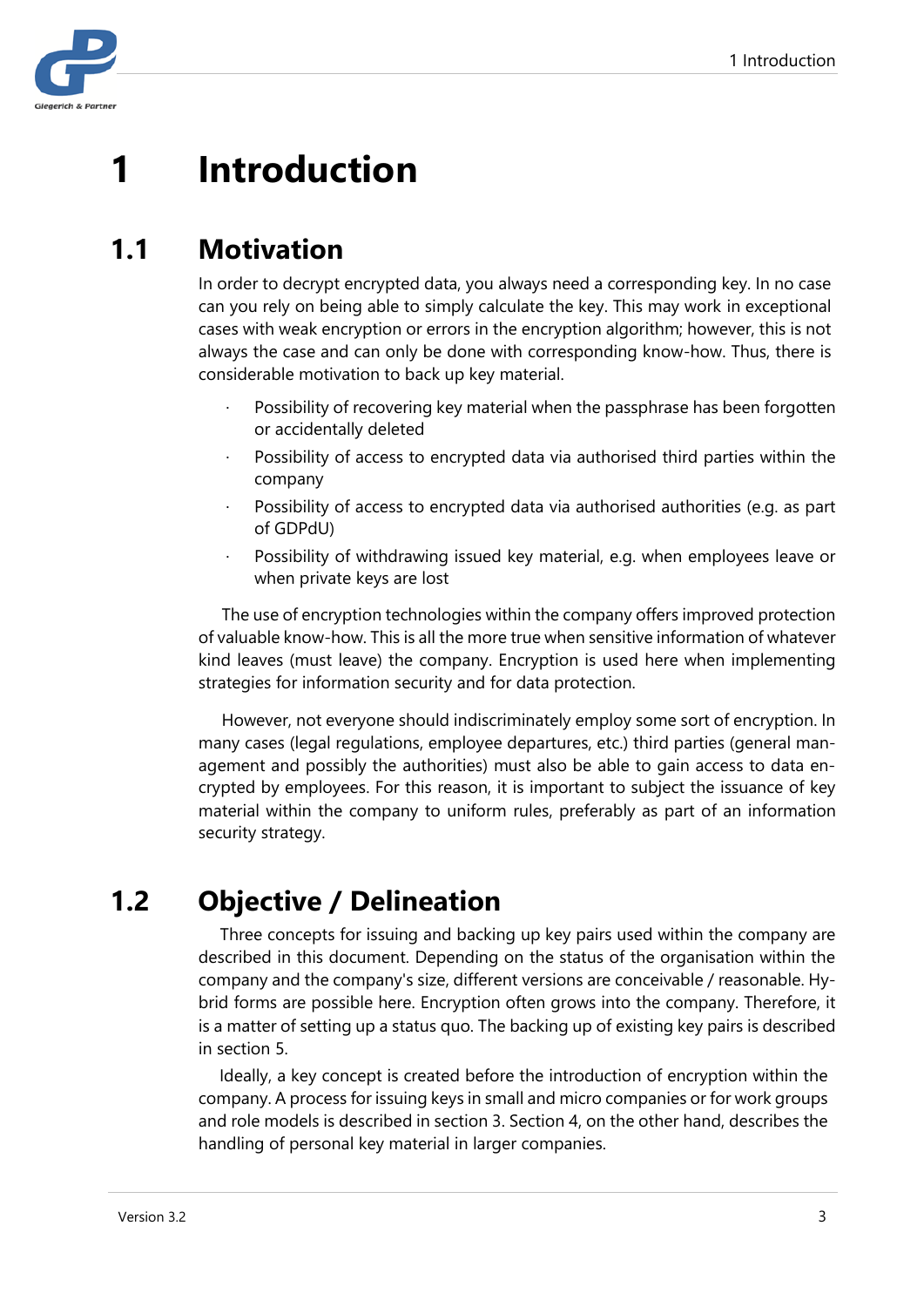

This document describes how to practically issue and back up key material within the company as part of a strategy for information security or for data protection. It does not replace the company's own plans on the subject of data security and data protection, nor will it offer any instructions for the design of processes to access encrypted data. The company's everyday reality as well as legal regulations or regional customs are to be observed for this.

This document does not replace the necessary training of employees when dealing with key material either.

#### <span id="page-3-0"></span>**1.3 Definition**

**gpg4o** is an add-in for Outlook 2010® / 2013® to encrypt and decrypt emails. It is based on the asymmetrical **OpenPGP** encryption system in which a key pair consisting of a public and a private key is used.

gpg4o requires the private key to decrypt encrypted emails as well as to sign outgoing emails. This private key is protected by a passphrase (a password), which is defined when the key pair is generated. The passphrase can be changed at a later time.

The public key is made accessible to the communication partner in order to enable encrypted communication with you.

**Keyservers** collect and offer access to public keys which are published by people. Keyservers may be located within the internet (open key servers) or locally within an organization or company. In the second case they provide employees with necessary public keys. Published public keys cannot be deleted by users but may be disabled by a so called revocation certificate.

We always recommend to create revocation certificates during the creation process of a new key pair to enable revocation in case of compromised keys, lost passphrases, replacement of a key and in cases when a key should not be used anymore.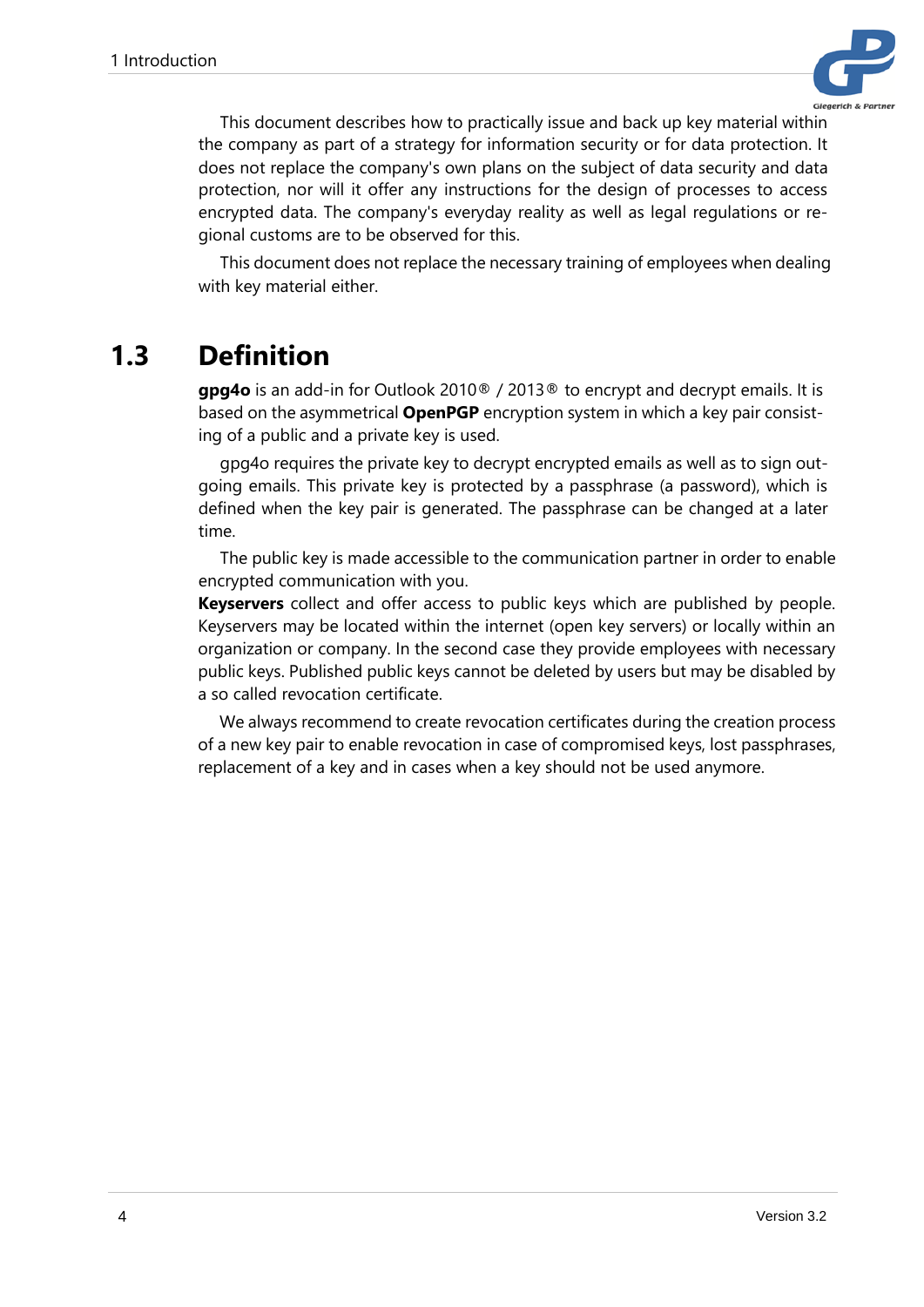

# <span id="page-4-0"></span>**2 Archiving and backing up key pairs**

#### <span id="page-4-1"></span>**2.1 Backup media**

In contrast to classical data security, which is mostly done without encryption, private key material may not be encrypted without additional measures. In addition to organisational questions such as

- who collects / backs up key material, and
- who is permitted subsequent access to key material under what circumstances,

The question about suitable backup media and storage sites needs to be answered. Here, the selection is based on the highest conceivable level of security within the company.

Finally, it is about central access to the data pool most worthy of protection. Both the key pair and the passphrase associated with and matching this key pair must be constantly safeguarded. There are the following possibilities:

- Paper print-out: The medium's proven long-term durability speaks in its favour. On the other hand, the passphrase being printed on paper speaks against it. It makes no sense without additional medium back up (e.g. in a bank vault). OCR systems obviate the tedious, error-prone typing work when accessing.
- Key material on DVD-R, USB stick, or other removable electronic media: The avoidance of media disruption facilitates the handling of the key material. Since the passphrases are also backed up, don't use them without encryption of the data by means of a suitable software; otherwise, it will create be a big security hole! The medium, in turn, belongs in a protected area such as a safe.
- Key material in key containers: Key containers address the technical challenge of backing up and archiving key material and passphrases. These containers can then be secured in traditional ways and also stored externally (e.g. in a bank vault). This version offers the best compromise between security and manageability for most small and medium-sized companies.
- Electronic key management solutions: Large, decentralised companies often coexist poorly with a central solution for key management. Here, appropriate enterprise solutions are an option. However, the expense of introduction is correspondingly large.

For whichever version you decide on, please keep in mind that the security of your encryption solution depends critically on the reasonable backing up of key pairs along with passphrases. Here, biometric access solutions can once again increase security.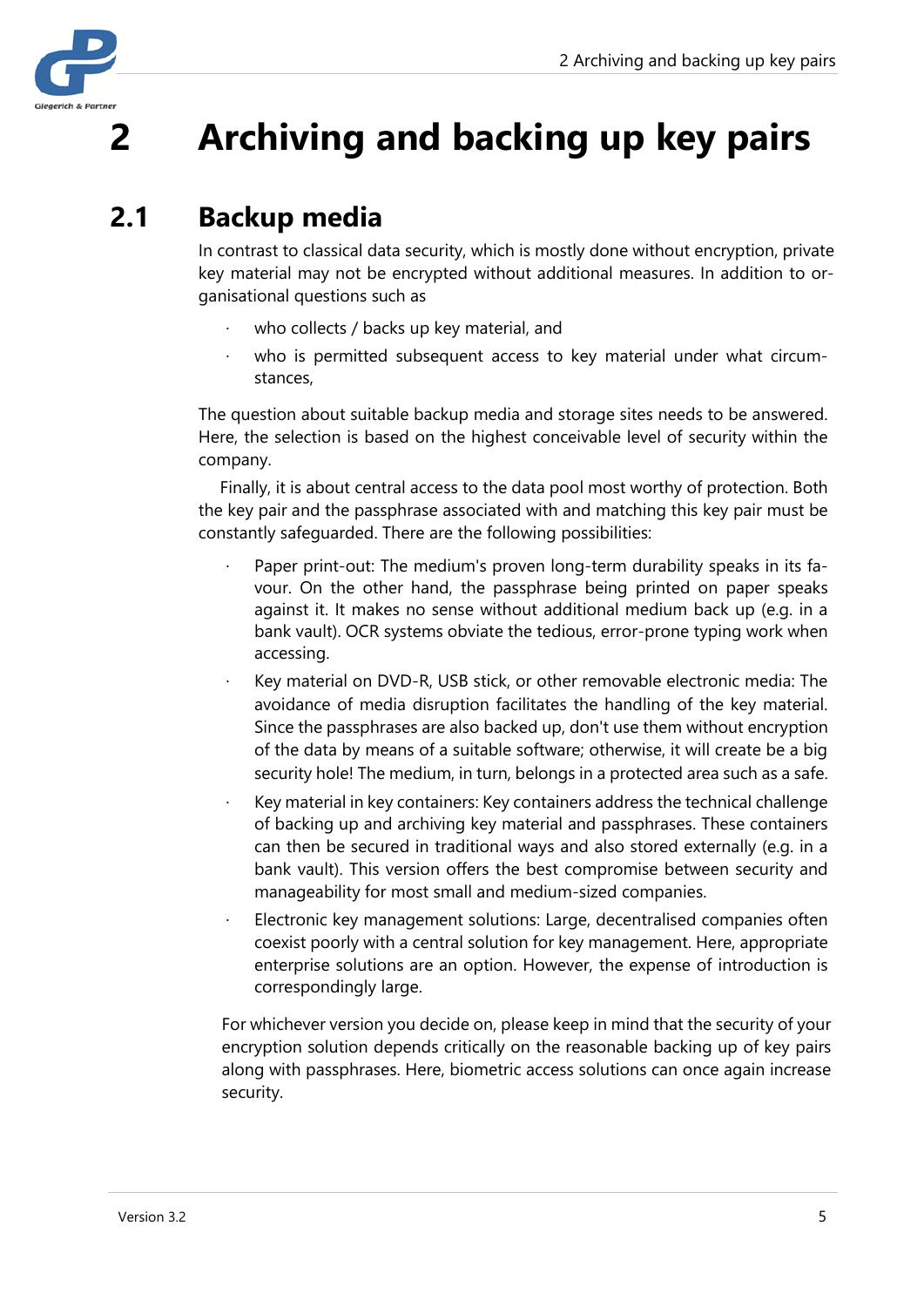

#### <span id="page-5-0"></span>**2.2 Approach to key archiving**

#### **Backing up existing key material**

This process is thoroughly explained in section 5.

#### **Backing up newly created key material**

- 1. The key pair is created with a high-quality passphrase and tested as well as backed up with this passphrase.
- 2. The passphrase is changed in a way to be communicated to the user.
- 3. The user may change the passphrase once again in a way agreeable to him.

#### **Important note**

By deleting the key files, you may permanently lose access to the encrypted emails!

#### <span id="page-5-1"></span>**2.3 Support from gpg4o**

**gpg4o** supports administrators and users equally when creating and using key pairs. gpg4o's key management is thoroughly described in the *manual* from gpg4o. All of the tasks that the user can reasonably conduct can be conducted in key management.

For administrators who would like to create a large number of keys in the company, gpg4o offers a batch function, which is described in the *Administrator's Manual*.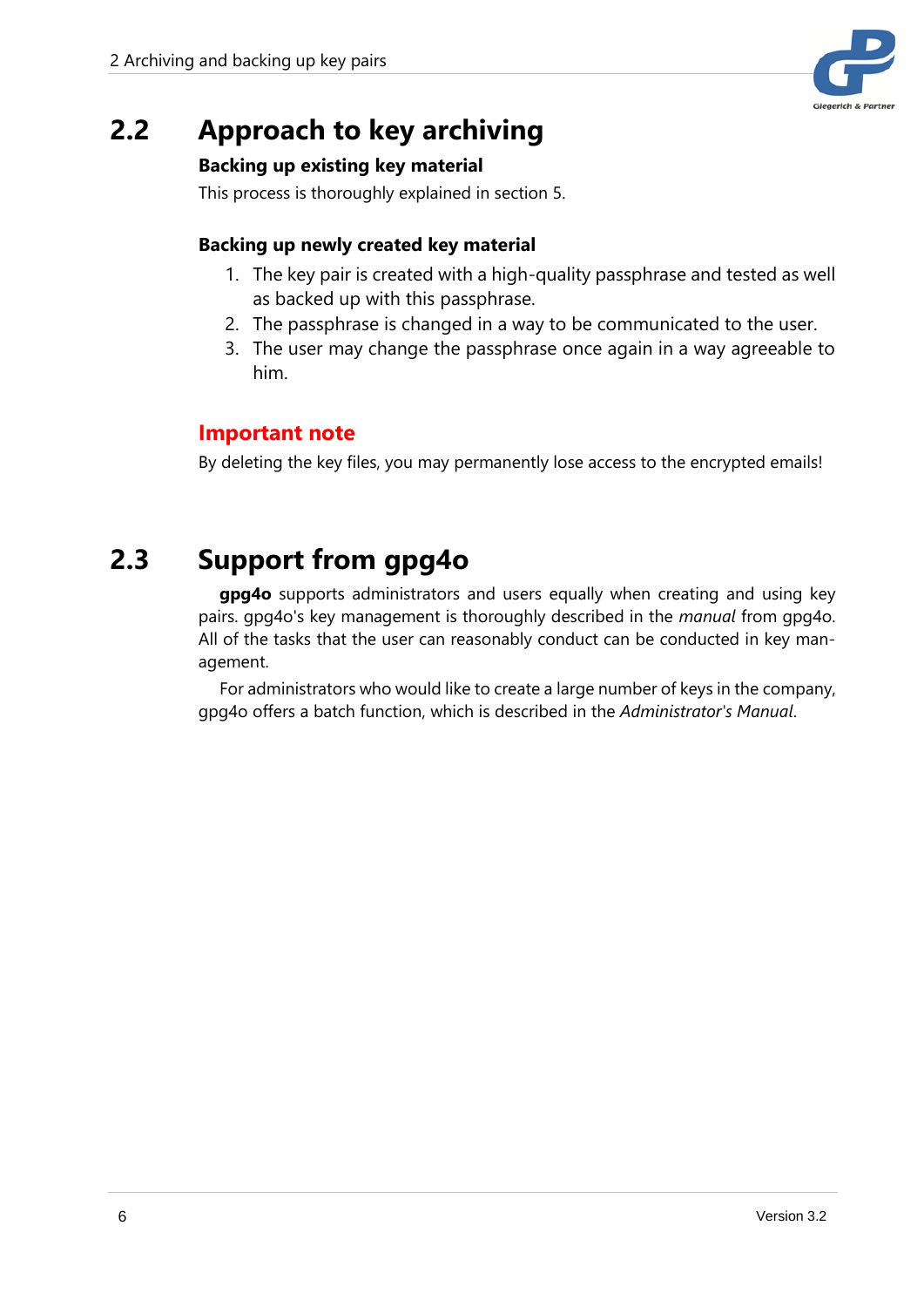

# <span id="page-6-0"></span>**3 Issuing a common key pair**

#### <span id="page-6-1"></span>**3.1 Classification**

| <b>Administrative effort:</b>        | low                                             |
|--------------------------------------|-------------------------------------------------|
| User effort:                         | low                                             |
| <b>Security level:</b>               | moderate                                        |
| <b>Utility for email signatures:</b> | low to absent                                   |
| <b>Suitable for:</b>                 | micro companies and role accounts<br>with email |

# <span id="page-6-2"></span>**3.2 Execution** Admin archives the common key pair Admin issues the common key pair Admin creates the common key pair Common key pair **Admin Employees** Public Private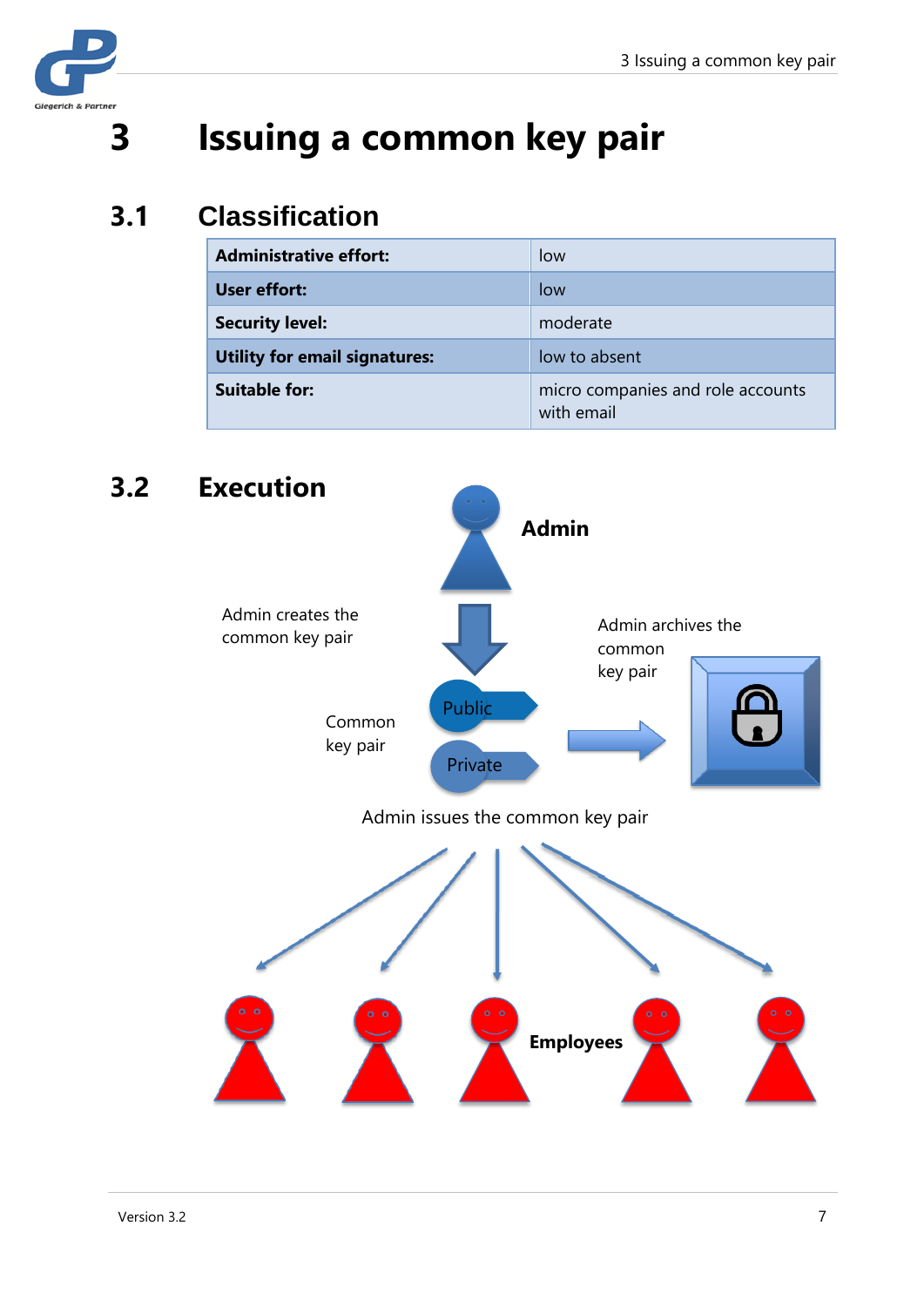

The concept is that a common key pair (general key pair) is created and used jointly in the company or work group, or for a role account. Here, all users know the passphrase. This key pair is archived with the passphrase valid at this time. All employees involved receive a copy of the common key, for instance to encrypt their emails and to sign new emails.

An authorised person ('administrator') creates, archives, and issues the common key pair to the users involved. Please note: if several users use a key pair, then the use of the private key to sign emails is of very limited benefit. Thus, the email's actual sender cannot be verified, particularly when role accounts are being used (e.g. personal@company.com). At this point, it cannot be said to which extent this is possible with additional information from the company's email infrastructure.

Your communication partners receive the common public key to encrypt emails to your colleagues.



#### Admin / Colleague *Communication partners*

An employee is free to change the passphrase of *his* copy of the key pair. The archived common key pair remains unchanged by this and can then still be used with the archived passphrase to decrypt the emails received.

Employees cannot create and use their own keys in this concept.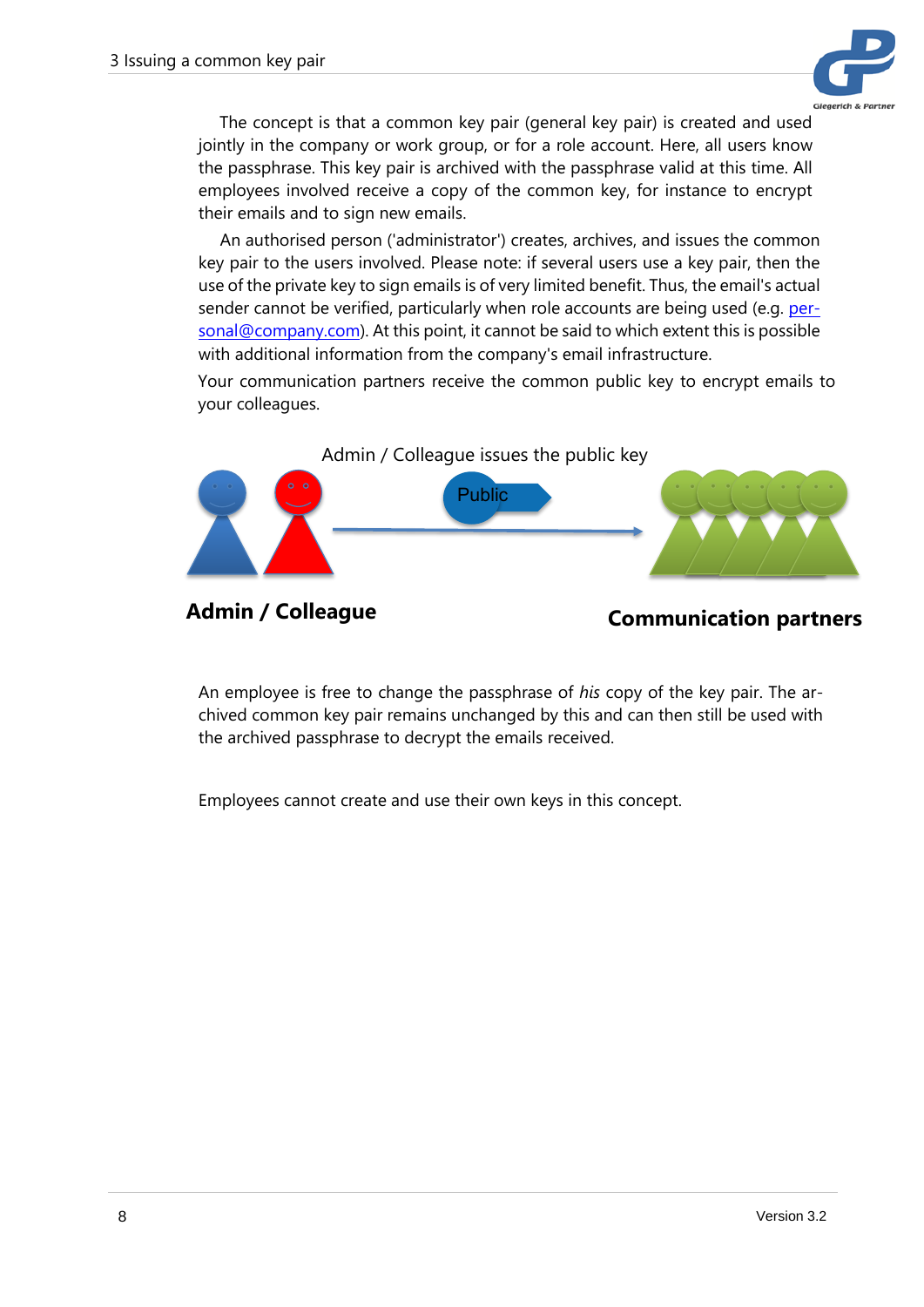

# <span id="page-8-0"></span>**4 Issuing predefined key pairs**

#### <span id="page-8-1"></span>**4.1 Classification**

| <b>Administrative effort:</b>        | moderate      |
|--------------------------------------|---------------|
| User effort:                         | low           |
| <b>Security level:</b>               | high          |
| <b>Utility for email signatures:</b> | high          |
| <b>Suitable for</b>                  | all companies |

#### <span id="page-8-2"></span>**4.2 Execution**

- 1. An authorised employee within the company ("admin") creates a key pair with a secure passphrase for each employee.
- 2. The key pair is archived with the predefined passphrase.
- 3. The key pair is subsequently issued to the employee.
- 4. The employee can/should change the predefined passphrase.

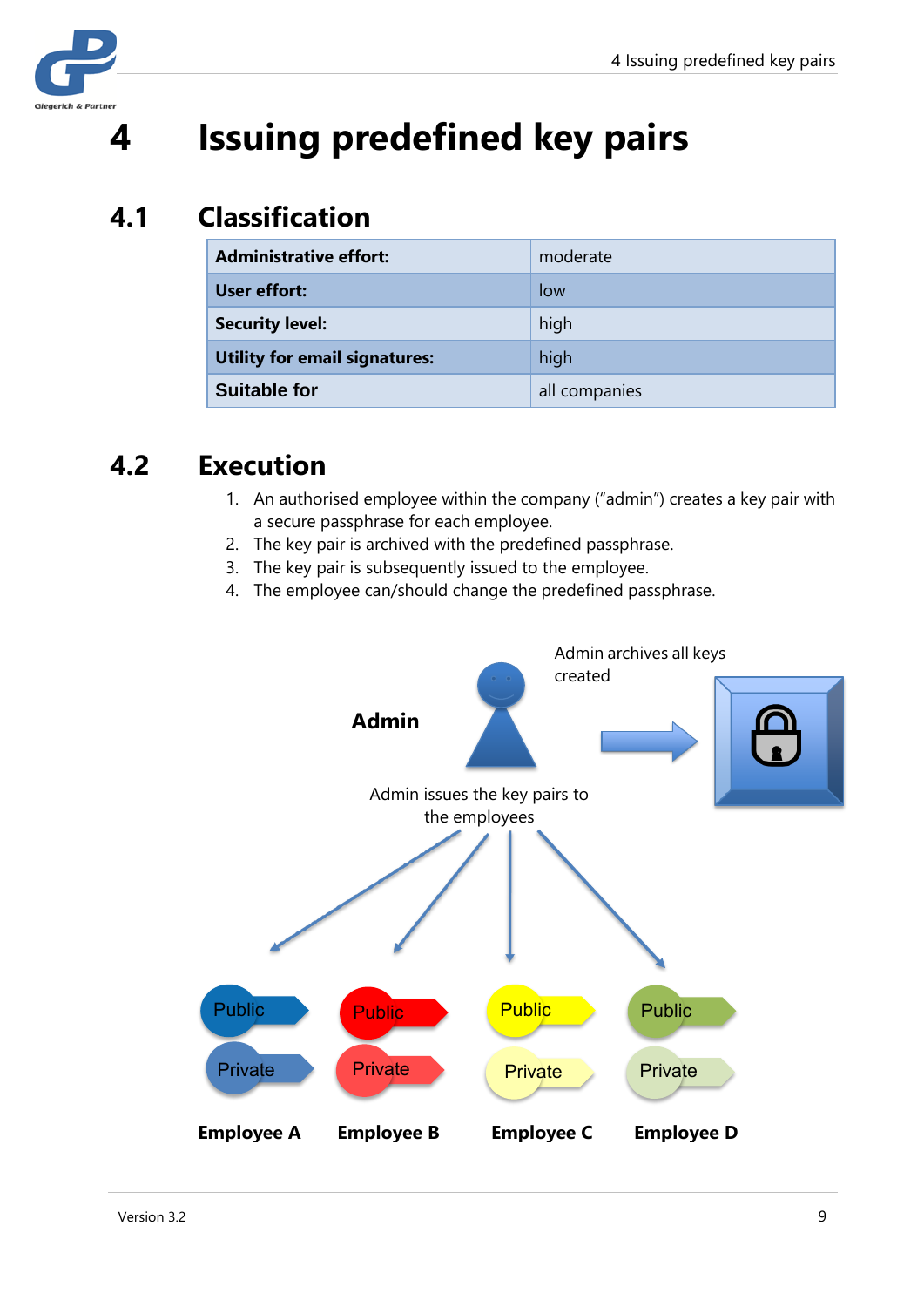# **Giegerich & Part**



Employees cannot create and use their own keys in this concept.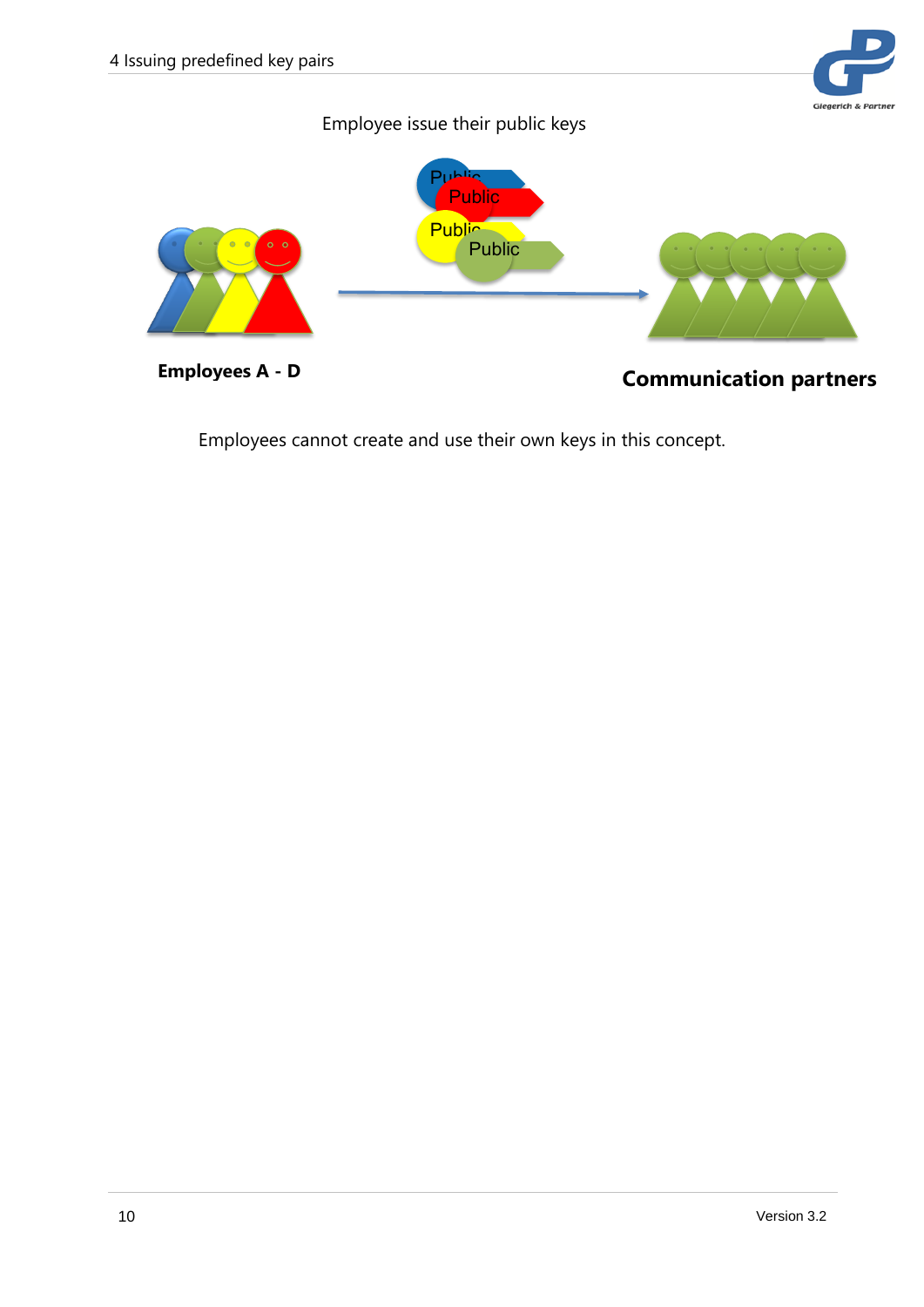

# <span id="page-10-0"></span>**5 Backing up already existing key pairs**

## <span id="page-10-1"></span>**5.1 Cassification**

| <b>Administrative effort:</b>        | high                         |
|--------------------------------------|------------------------------|
| <b>User effort:</b>                  | low                          |
| <b>Security level:</b>               | high                         |
| <b>Utility for email signatures:</b> | high                         |
| <b>Suitable for</b>                  | companies with existing keys |

Insofar as key pairs already exist within the company that are to be used further or possibly installed, or even withdrawn, as part of an information security strategy, they must be collected together and backed up centrally. This is the only way that the motivation issues identified in section 1 can be taken into account.

#### <span id="page-10-2"></span>**5.2 Execution**

- 1. The user changes the key pair's passphrase to a passphrase prescribed by the administrator.
- 2. The key pair is tested with the new passphrase.
- 3. The key pair is exported and archived along with the passphrase.
- 4. After successful archiving, this key pair's passphrase is changed back to the user's desired passphrase.

The key pairs to be collected together are entered into a previously prepared archive along with the passphrase.

Please note: the requisite processes and tools in the context of an overall strategy are not a part of this document.

After consolidation of the existing key material, additional keys can be created and issued from the central location. It cannot be recommended that the user arbitrarily create and use key material unsupervised. In that way, the company may lose access to important encrypted information.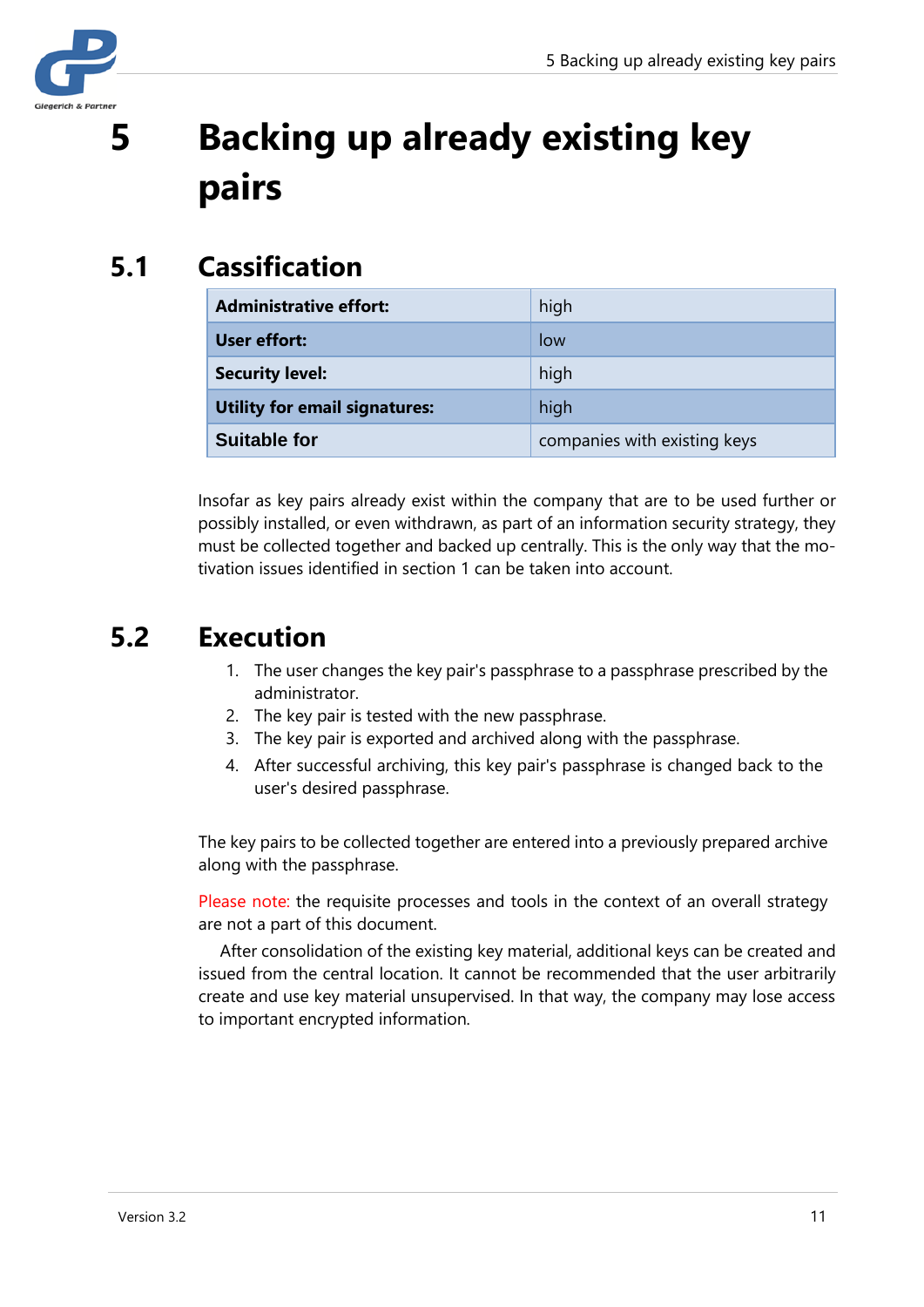



Recommendation: employees may not create or use any new keys after their own key is activated.